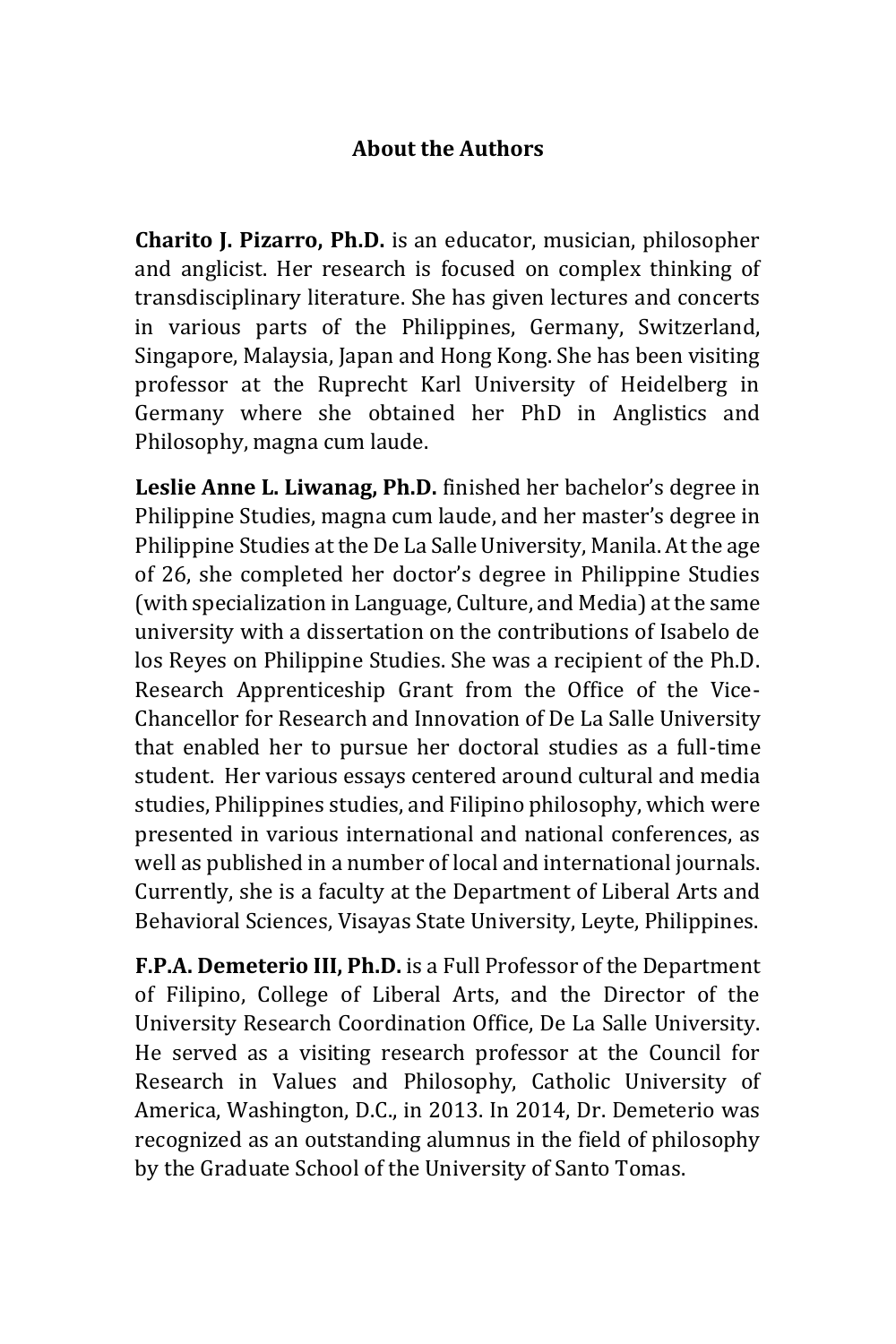**Mary Irene Clare O. Deleña, MS, RPsy**, a registered psychologist, graduated from De La Salle University with the degrees Master of Science in Psychology, major in Clinical Psychology (2017), and Bachelor of Science in Psychology (2013, honorable mention). She recently completed her dissertation for the degree of Doctor of Philosophy in Philosophy (May 2021) in the same university where she was granted a scholarship under the Ph.D. Research Apprenticeship. Her publications cover a variety of topics in the fields of psychology and philosophy. Bridging research and practice has been her primary objective. Her research interests include positive psychology, psychophysiology, and hermeneutics. She is also interested in taking into consideration the local population when exploring both Western and Eastern psychological and philosophical theories in potential empirical and applied studies. In 2018, she was selected to participate in a short course on global health at Hokkaido University. In 2019, she received training up to Level 2 of CreateCATT Developmental Play. In 2020, she completed a number of online courses hosted by different universities such as Harvard University, University System of Maryland, and University of California, Berkeley.

**Rodolfo V. Bagay, Jr.** finished his Master of Arts in Philosophy at De La Salle University-Dasmarinas. He is currently pursuing his Ph.D. in Philosophy at De La Salle University, Manila. At present, he is teaching philosophy at De La Salle University-Dasmarinas and Saint Paul Seminary Foundation, Silang, Cavite, Philippines.

**Juichiro Tanabe, Ph.D.** is an adjunct lecturer at Kumamoto University and Keio University, Japan. His research field is peace and conflict studies. He is an author of "Buddhism and Peace Theory: Exploring a Buddhist Inner Peace" (International Journal of Peace Studies, November 2016), and "Beyond liberal peace: Critique of liberal Peacebuilding and Exploring a Post-liberal Hybrid Model of Peacebuilding for a More Humane World" (Social Ethics Society Journal of Applied Philosophy, April 2019).